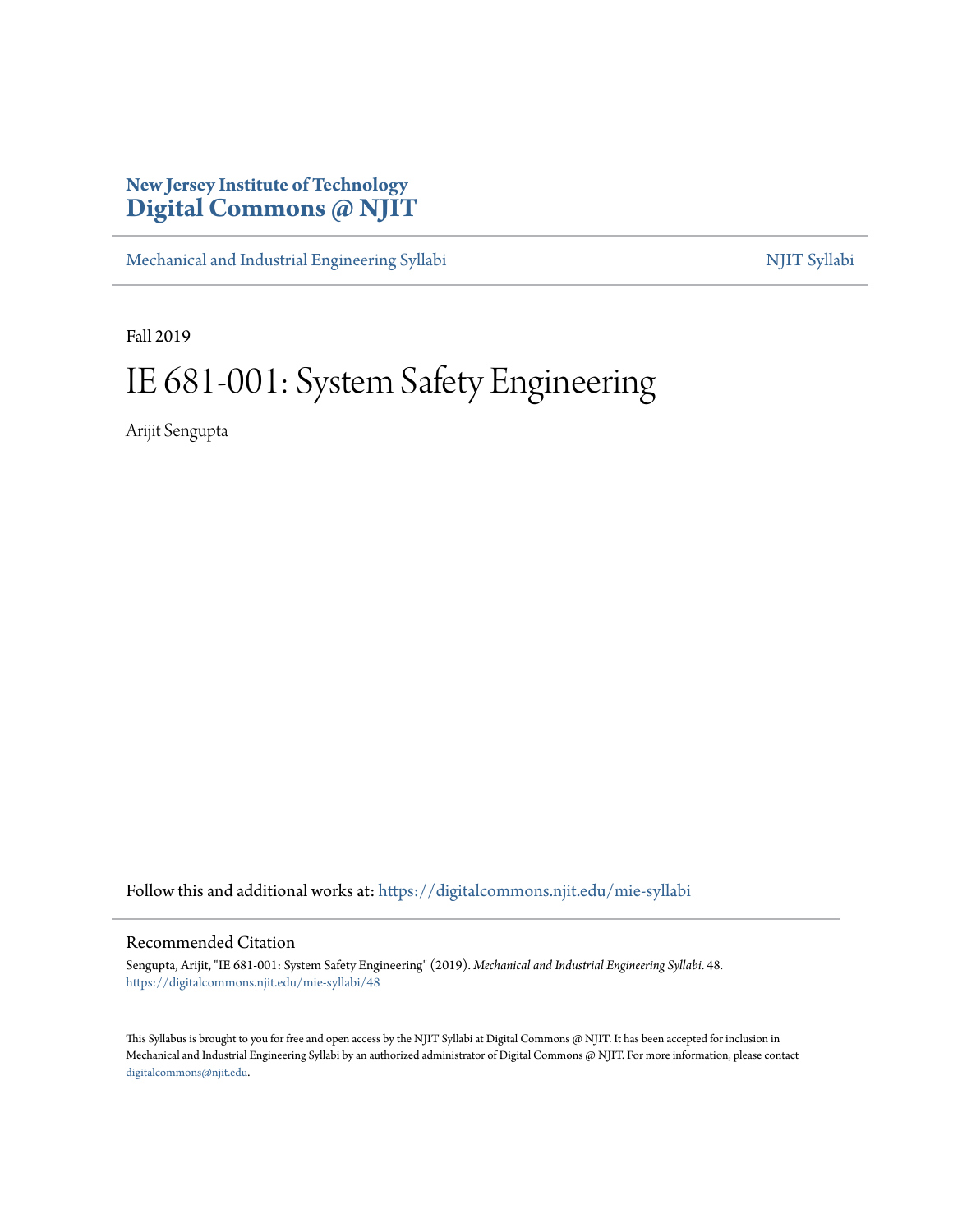## **Fall Term – 2019 IE 681**

## **INTERDISCIPLINARY SEMINAR on OCCUPATIONAL SAFETY AND HEALTH**

**The NY and NJ Education and Research Center (ERC), with support from the National Institute for Occupational Safety and Health (NIOSH), is offering a one-credit interdisciplinary occupational safety and health seminar during the Fall 2019 semester. The course director is Dr. Roberto Lucchini from the Icahn School of Medicine at Mount Sinai. Seminars will be led by faculty affiliated with our ERC partner institutions. (Icahn School of Medicine at Mount Sinai, Hunter College, Rutgers University, New Jersey Institute of Technology, New York University).**

- **Who:** Students, residents and fellows from the ERC partner institutions
- **When**: Wednesday, October 9 Wednesday, December 11, 2019 9:30 a.m. – 11:30 a.m.

### **Where**: **NYU Occupational and Industrial Orthopedic Center (OIOC) conference room (Ground Floor) 63 Downing Street New York, NY 10014 Phone: 212-255-6690**

**Directions:** Downing Street is one block north of the intersection of West Houston and Varick Streets in the West Village. Walk East on the North side of Downing Street, look for purple NYU awning #63. Ring buzzer to enter. Conference room is at end of hallway on the left. By subway: take 1 train to Houston Street station; map and directions are available at<http://oioc.med.nyu.edu/contact-us/maps-and-directions> .

**What**: In this seminar, students from the NY and NJ ERC programs will participate in health and safety problem-solving discussions as members of interdisciplinary teams of industrial hygienists, occupational medicine physicians and nurses, ergonomists and occupational safety engineering specialists.

**Requirements**: Students are expected to attend at least six sessions and to participate in class discussions and a team presentation. Grades will be pass/fail, unless otherwise required.

| First Class: | Wednesday, October 9                  |
|--------------|---------------------------------------|
| No Class:    | Wednesday, November 27 (Thanksgiving) |
| Last Class:  | Wednesday, December 11                |

**Registration:** Students who are interested in the seminar are welcome to come to the first class without registering. Those students who have questions should contact their program director or Dr. Roberto Lucchini at [Roberto.lucchini@mssm.edu](mailto:Roberto.lucchini@mssm.edu)

*The NY/NJERC is supported by the National Institute for Occupational Safety and Health through Grant # T42 OH 008422. For more information about our programs, visit our website a[t https://rutgerstraining.sph.rutgers.edu/nynjerc/](https://rutgerstraining.sph.rutgers.edu/nynjerc/)*